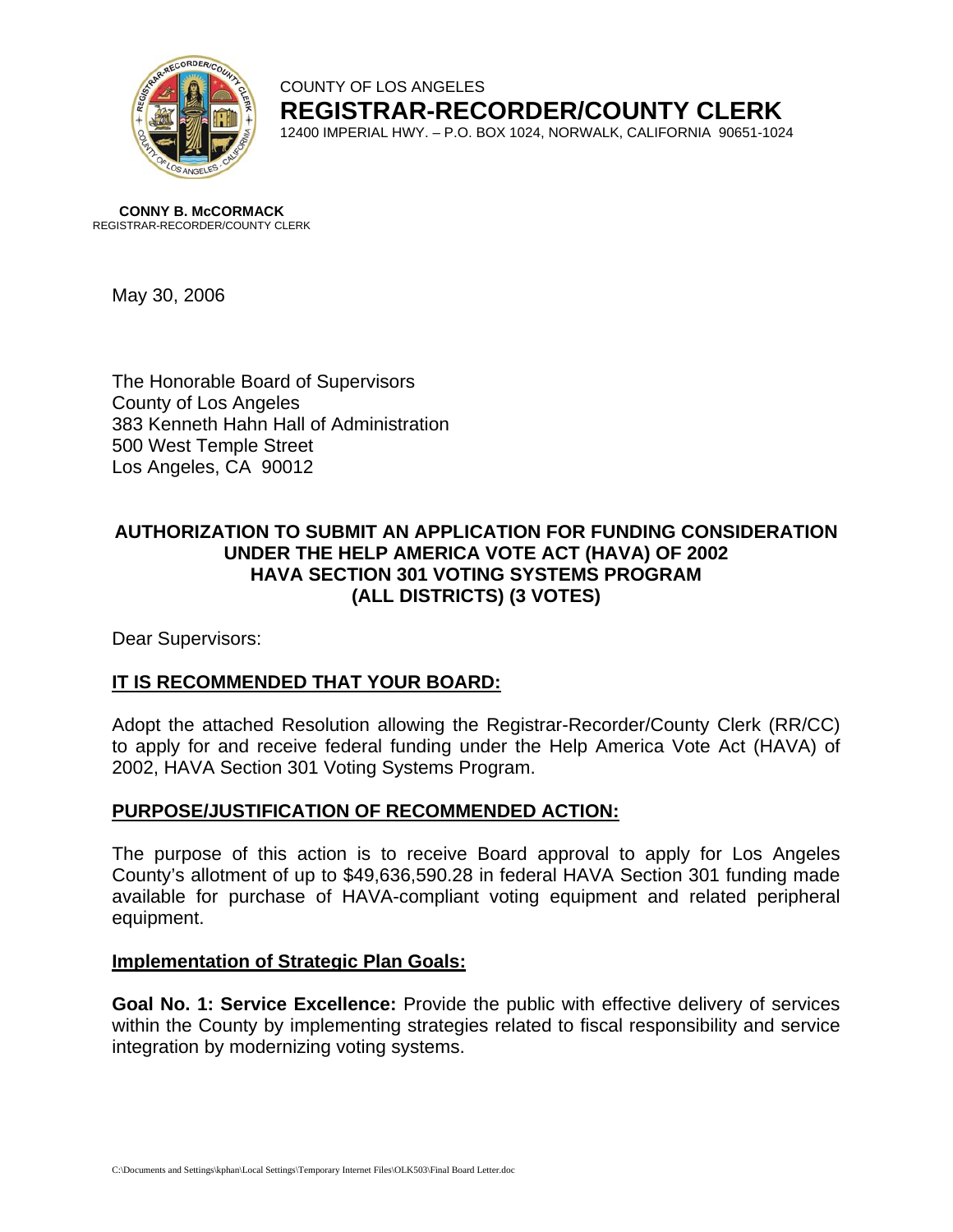The Honorable Board of Supervisors May 30, 2006 Page 2

**Goal No. 4: Fiscal Responsibility:** Ensure the County's fiscal responsibility by effectively managing and enhancing current fiscal strategies as well as pursuing additional revenue options such as federal funding provided by HAVA.

#### **FISCAL IMPACT/ FINANCING:**

Approval of the attached Resolution will permit the County to apply for and receive federal funding provided under Section 301 of HAVA. According to a formula developed by the California Secretary of State (SOS), the County of Los Angeles is entitled to apply for and receive up to \$49,636,590.28 in federal funds to purchase HAVAcompliant voting systems and peripheral equipment.

#### **FACTS AND PROVISIONS/LEGAL REQUIREMENTS:**

The federal Help America Vote Act (HAVA) was passed by the United States Congress and signed by the President in October 2002. Subsequently, Congress appropriated HAVA Section 301 funding for election system improvements and delegated to the U.S. Election Assistance Commission (EAC) the authority and responsibility to distribute HAVA funds on a population-based formula. The State's allotment of \$264 million in HAVA Section 301 funding was provided to California via the chief election officer, the Secretary of State (SOS).

The SOS subsequently determined that up to \$195 million (76%) of HAVA Section 301 funds would be made available to counties to meet the voting system standards mandated by HAVA. The formula chosen by the SOS to allocate and distribute each county's proportionate share of the \$195 million is a weighted average using four factors: the number of registered voters in each county; the voting age population in each county; the number of precincts in each county; and the average voter turnout over four elections in each county. The SOS's proposed spending plan, including the funding formula, was ratified by the State Legislature through the budget process. This formula resulted in Los Angeles County's allotment of up to \$49,636,590.28 in HAVA Section 301 funds.

A contract executed between each county's Board of Supervisors and the SOS is required prior to distribution of any HAVA Section 301 funds by the SOS to the counties. Prior to executing a contract, the SOS additionally requires that each Board of Supervisors adopt a Resolution providing authority to enter into a contractual agreement for receipt of funds. Your Board's approval of the attached resolution fulfills this requirement. Actual reimbursement to counties is based on claims submitted by each county to the SOS with appropriate invoices and supporting documentation.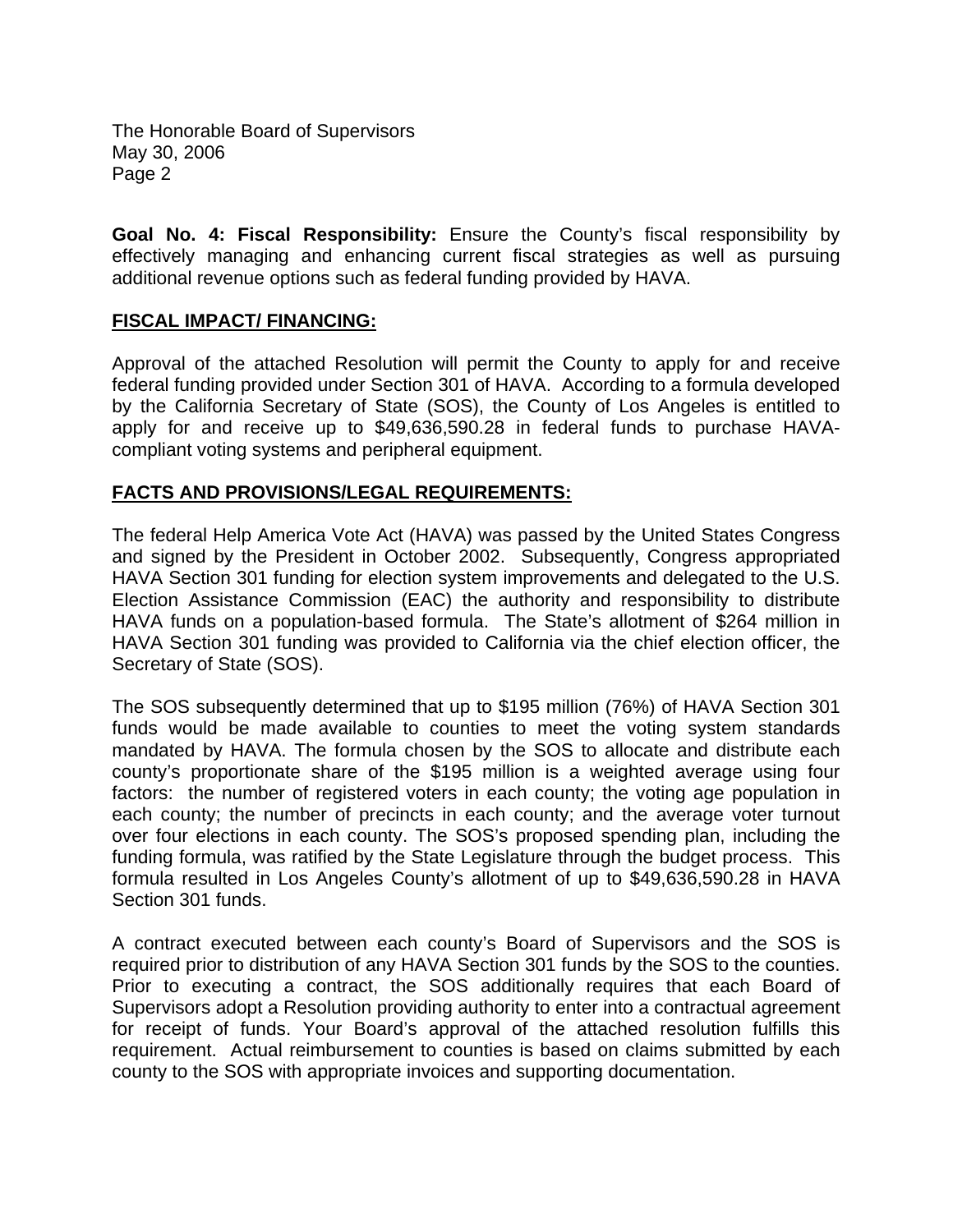The Honorable Board of Supervisors May 30, 2006 Page 3

## **IMPACT ON CURRENT SERVICES:**

Approval of the attached Resolution by the Board of Supervisors allows the RR/CC to proceed with applying for Los Angeles County's share of HAVA Section 301 funds as dedicated resources for purchase of Board-approved voting systems and peripheral equipment for the benefit of all Los Angeles County voters.

Respectfully submitted,

CONNY B. McCORMACK Registrar-Recorder/County Clerk

KC:ds:eb

**Attachment** 

c: Chief Administrative Office Executive Officer, Board of Supervisors County Counsel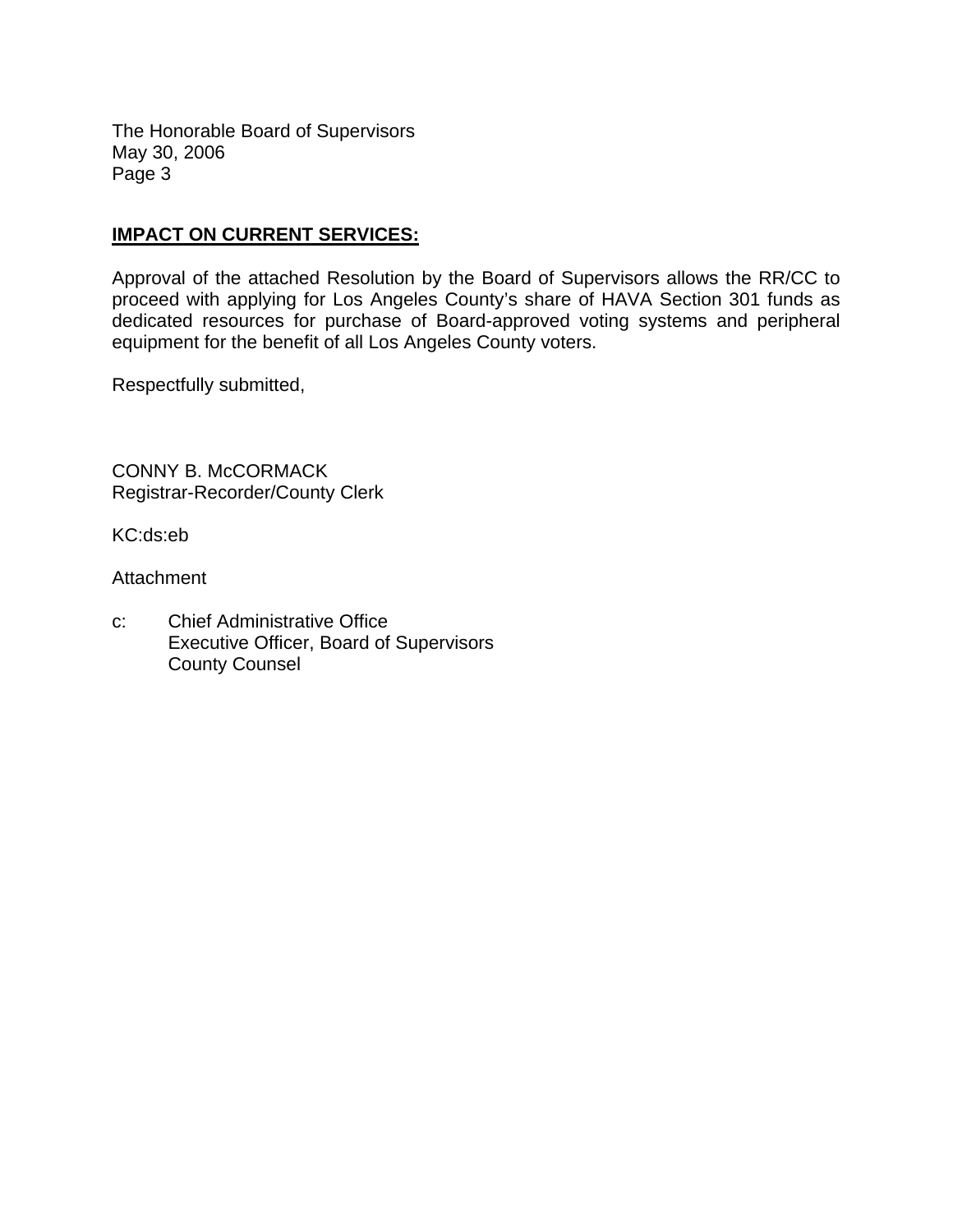# RESOLUTION OF THE LOS ANGELES COUNTY BOARD OF SUPERVISORS APPROVING THE APPLICATION FOR FUNDS UNDER THE HELP AMERICA VOTE ACT (HAVA) OF 2002 HAVA SECTION 301 VOTING SYSTEMS PROGRAM

**WHEREAS**, the United States Congress has appropriated funding for the Help America Vote Act of 2002, Section 301 also known as "HAVA Section 301 Voting Systems Program"; and

**WHEREAS,** the California Secretary of State has been delegated the responsibility for the administration of the Help America Vote Act of 2002 funds, setting up necessary procedures for allocation of those funds; and

**WHEREAS,** said procedures established by the California Secretary of State require Los Angeles County to certify by resolution, the approval of application(s) and contracts before submission of said application(s) and contracts to the California Secretary of State;

**NOW, THEREFORE, BE IT RESOLVED** that the Los Angeles County Board of Supervisors:

- 1. Approves the filing and execution of applications and contracts for financial assistance for the purpose of fulfilling the duties and responsibilities to be funded from funds provided under the HAVA Section 301 Voting Systems Program; and
- 2. Certifies the County understands the assurances and certification in the Draft Contract (attached as Exhibit A); and

1